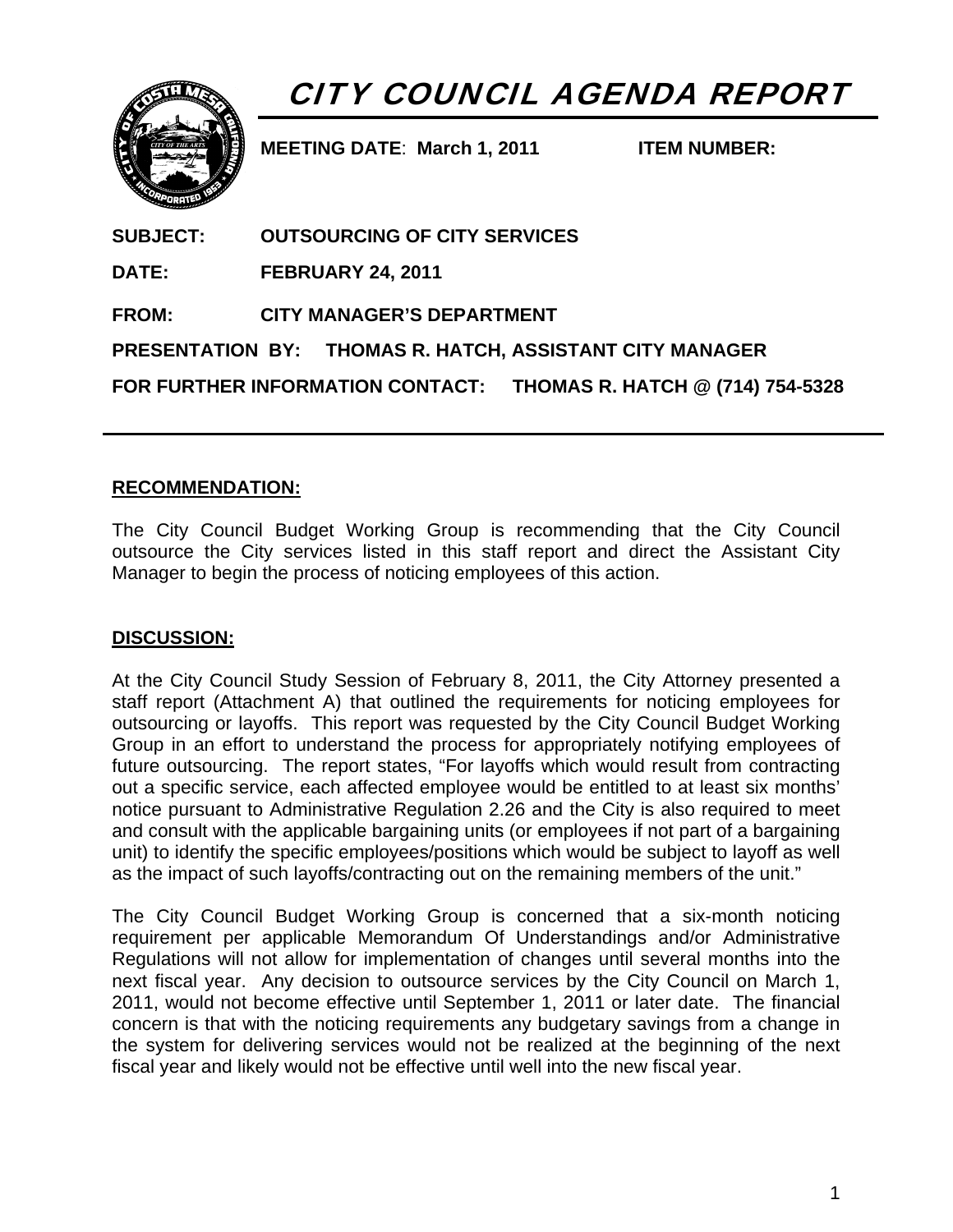Given the constraints identified above for a six-month noticing process and given the successful outsourcing of similar services by other cities, the Budget Working Group is recommending that the City Council act now to decide on outsourcing these identified City services:

- The entire Fire Department operations;
- Street Sweeping services;
- Graffiti Abatement services;
- Park Maintenance services;
- Parkway and Median Maintenance services;
- Fleet Maintenance services;
- Street Maintenance services:
- Facility Maintenance services;
- Animal Control services;
- City Jail services;
- Special Event Safety services;
- Information Technology services;
- Telecommunications services;
- Building Inspection services;
- Reprographic services;
- Graphic Design services;
- Payroll services; and
- Employee Benefit Administration services.

Per the City Council's direction, the City has commenced a complete organizational review of the structure of how municipal services are provided to the community. This process is expected to take up to six months or more to complete. As portions of this comprehensive review are completed, the detailed analysis and alternatives for service delivery will be provided to the public and employees for review and input prior to the City Council deliberating and determining the new structure for service delivery of each identified service. The options for new service delivery could include the following: a private vendor, another public agency or joint powers agreement, a non-profit agency, restructured City staff operations, or another method still to be determined. As this process moves forward, the formation of recommendations about new service delivery systems will be based on the thorough evaluation of the best and most efficient method for delivering a particular service to the community and may likely require formal bidding processes.

#### **ALTERNATIVES CONSIDERED:**

The City Council may decide not to outsource all or some of the services identified.

# **FISCAL REVIEW:**

The fiscal impact for outsourcing the identified City services is unknown at this time.